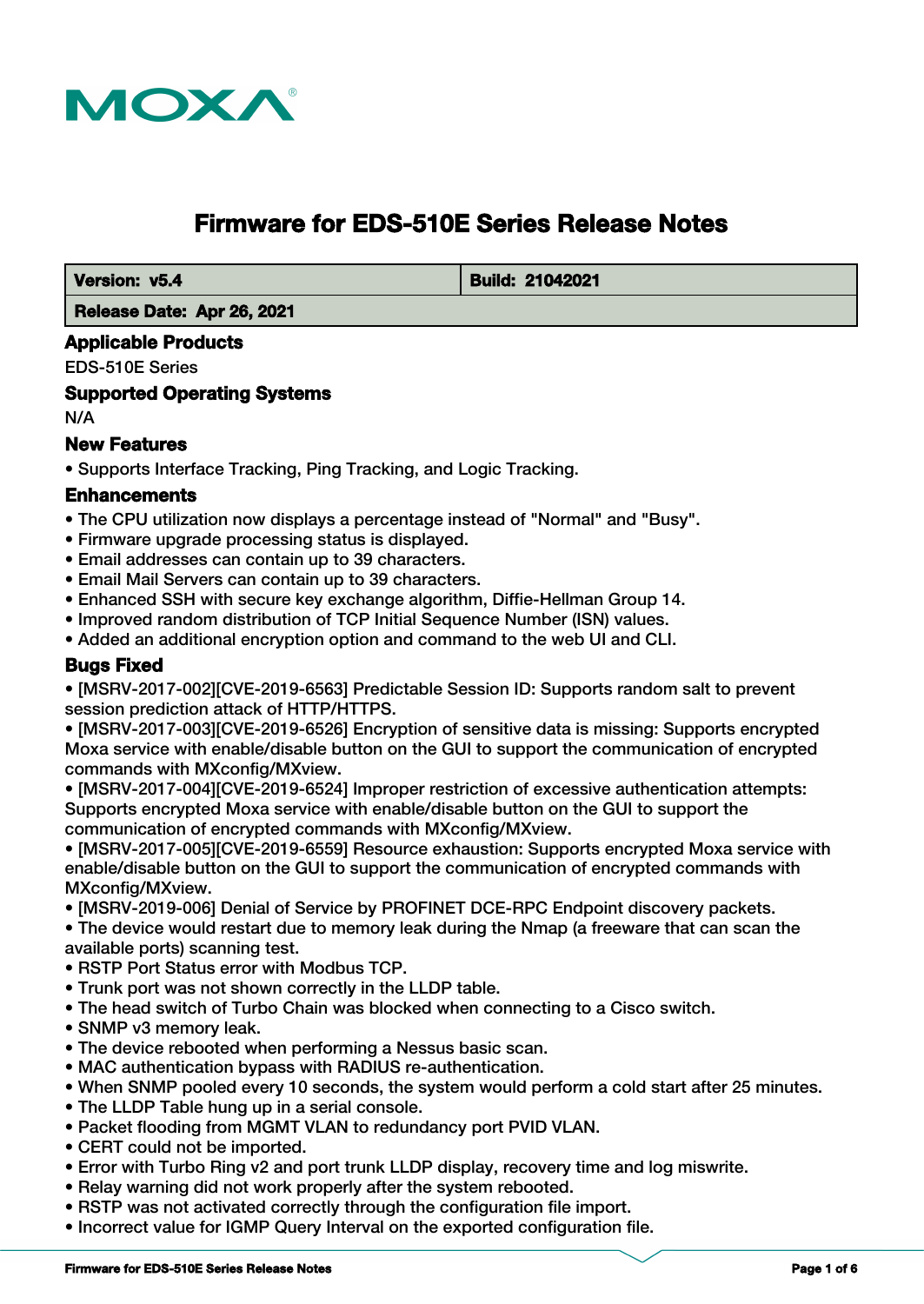

- Logging into the web console failed if authentication with local RADIUS and account lockout were both enabled at the same time.
- Turbo Ring v2 looped when too many slaves in the ring were powered on at the same time.
- Switch automatically performed a cold start when receiving specific SNMPv3 packets.

• [CRM #200811300717] If a username had a capitalized letter then the user would not be able to log in using Menu mode.

• [CRM #190726273178] Unauthorized 802.1x devices could receive multicast and broadcast packets.

• [CRM #210115312454] Trap Server Host Name cannot be set via web GUI.

• [CRM #201019305310] Incorrect SNMPV3 msgAuthoritativeEngineBoots behavior that the value will not count up after switch reboot.

• [CRM #200702298391] The relay trigger function by port traffic overload does not work.

# **Changes**

- The IEEE 802.1x traffic enablement method has changed from MAC-based to port-based.
- The length of the 802.1x username is increased from 32 bytes to 64 bytes.

#### **Notes**

- MSRV is Moxa's internal security vulnerability tracking ID.
- It is not possible to upgrade to firmware v5.4 directly from v4.1 or older.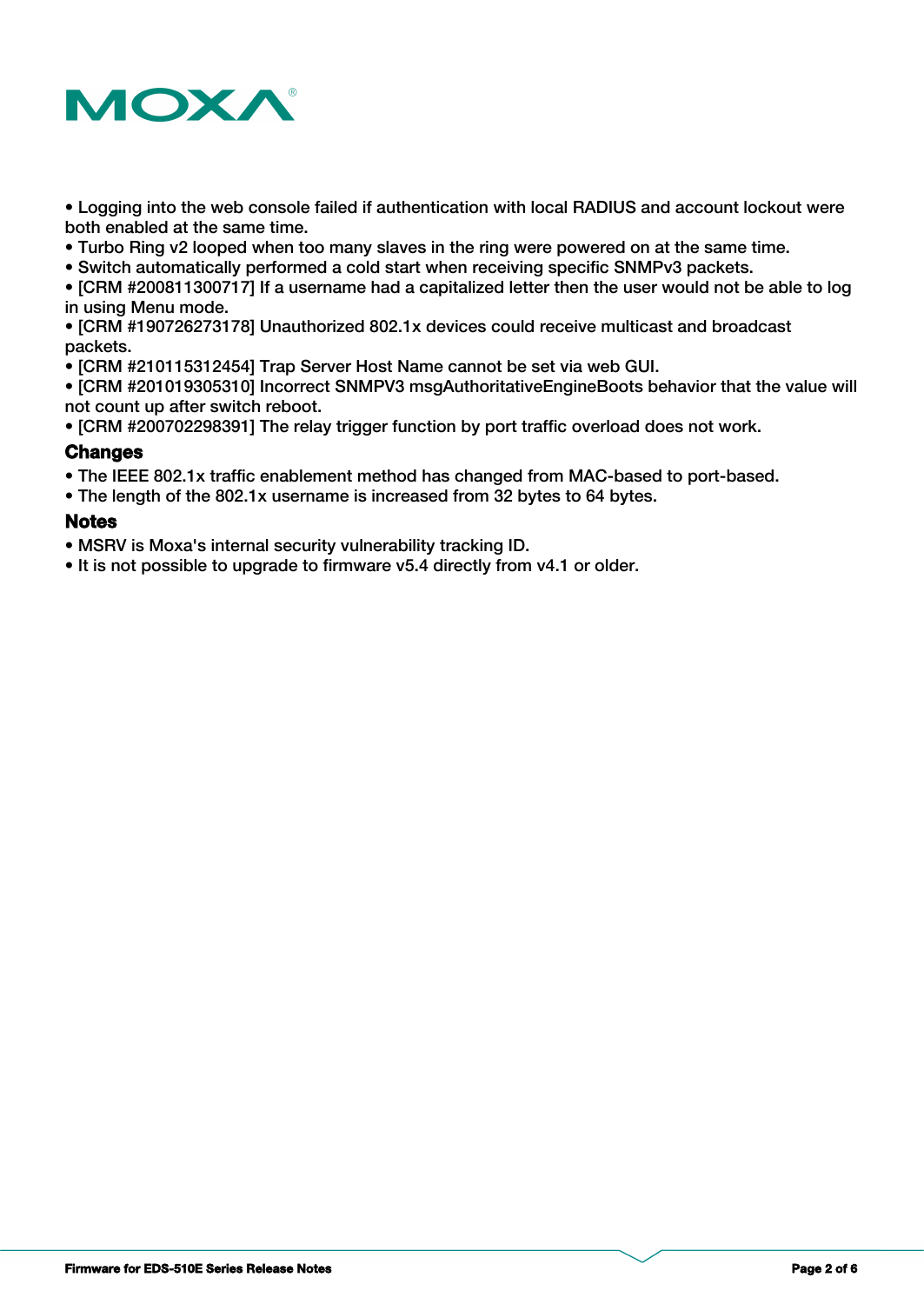

 **Version: v5.3 Build: FWR\_EDS510E\_V5.** 

 **Release Date: Jan 15, 2020**

# **Applicable Products**

EDS-510E Series

#### **Supported Operating Systems**

N/A

# **New Features**

N/A

# **Enhancements**

• [MSRV-2017-011][CVE-2019-6561] Supports browser cookie parameters "same-site" to eliminate CSRF attacks.

# **Bugs Fixed**

- Login issue with Chrome v65.
- Loop prevention did not work when RSTP was enabled.
- GVRP did not work.

• [MSRV-2017-006][CVE-2019-6557] Buffer overflow vulnerabilities that may have allowed remote control.

• [MSRV-2017-007][CVE-2019-6522] An attacker could read device memory on arbitrary addresses.

• [MSRV-2017-009][CVE-2019-6565] No proper validation of user inputs, which allowed users to perform XSS attacks.

• [MSRV-2017-011][CVE-2019-6561] CSRF attacks were possible if browser cookie parameters were not correct.

#### **Changes**

N/A

# **Notes**

• MSRV is Moxa's internal security vulnerability tracking ID.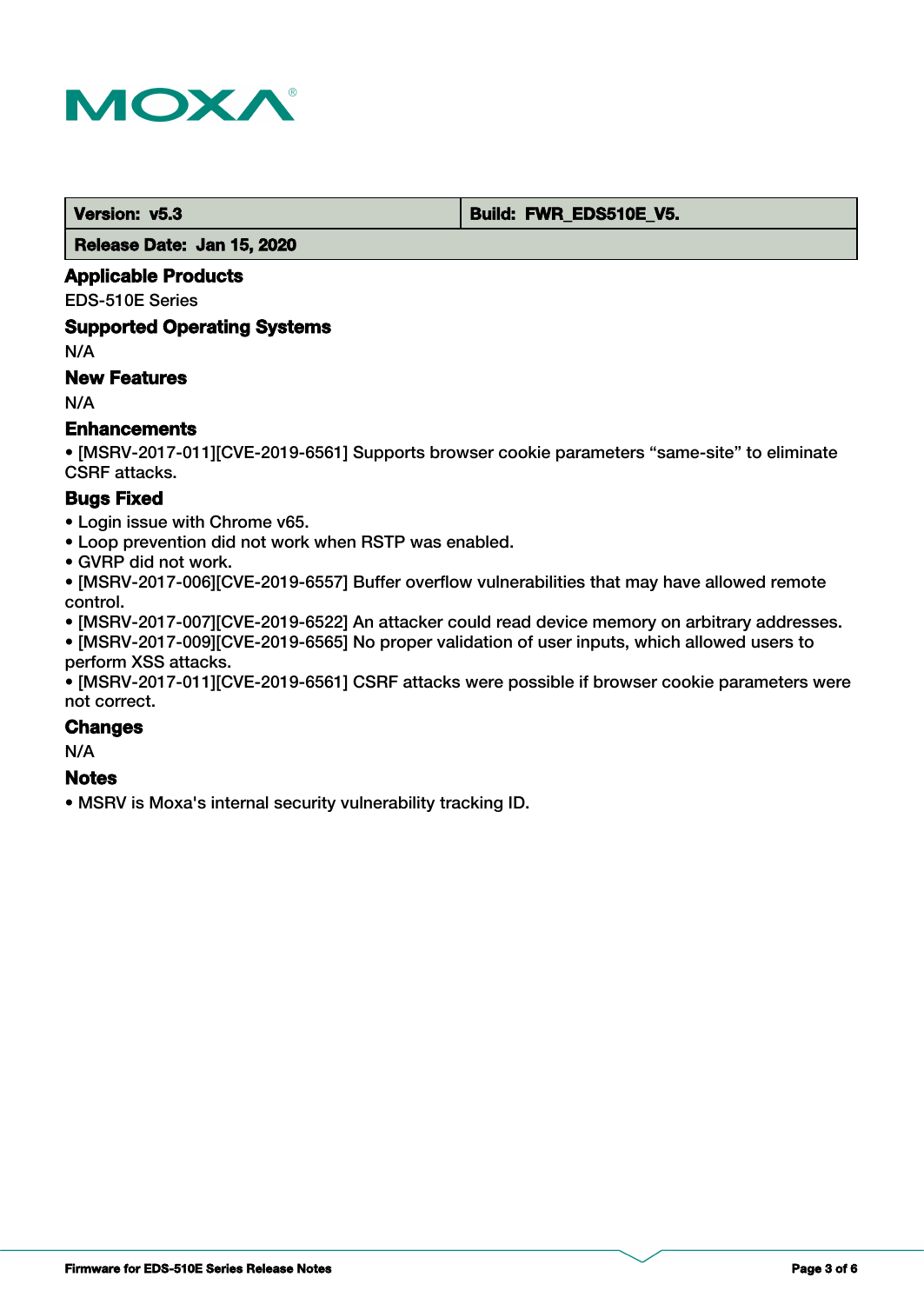

#### **Version: v5.2 Build: Build: Build: 17021616**

 **Release Date: Mar 30, 2017**

# **Applicable Products**

EDS-510E Series

# **Supported Operating Systems**

N/A

# **New Features**

- System Notification: Definable successful/failed login notification.
- Password Policy: Password strength can be set.
- Account Lockout Policy: Failure Threshold and Lockout Time can be set.
- Log Management: Full Log Handling.
- Remote Access Interface Enable/Disable.
- Configuration encryption with password.
- Supports SSL Certification Import.
- Protects against MAC Flooding Attack by MAC Address Sticky.
- NTP Authentication to prevent NTP DDoS Attack.
- Login Authentication: Support Primary & Backup Database Servers (RADIUS / TACACS+ / Local Account).

• Login Authentication via RADIUS Server: Support Challenge Handshake Authentication Protocol (CHAP) Authentication Mechanism.

- RADIUS Authentication: Support EAP-MSCHAPv2 (For Windows7).
- MXview Security View Feature Support\* (with MXstudio v2.4).
- (Redundancy) Layer2 V-On support.

#### **Enhancements**

- CLI: Support Multiple Sessions (up to six).
- SMTP Supports Transport Layer Security (TLS) Protocol and Removes SSL v2/v3.
- SNMPv3 Trap and Informs.
- Fixed Display Issue with Java Applet.
- Fiber Check: Added Threshold Alarm.
- Serial Number: 12 Digital S/N Display.
- When GbE Port Speed is [Auto], MDI/MDIX is [Auto] Fixed.
- QoS for DSCP Remark.
- Web UI/CLI Command Enhancement and Modification.

#### **Bugs Fixed**

- Drown Attack.
- ICS-VU-951212 Vulnerabilities.
- Nessus Vulnerability.

#### **Changes**

N/A

#### **Notes**

N/A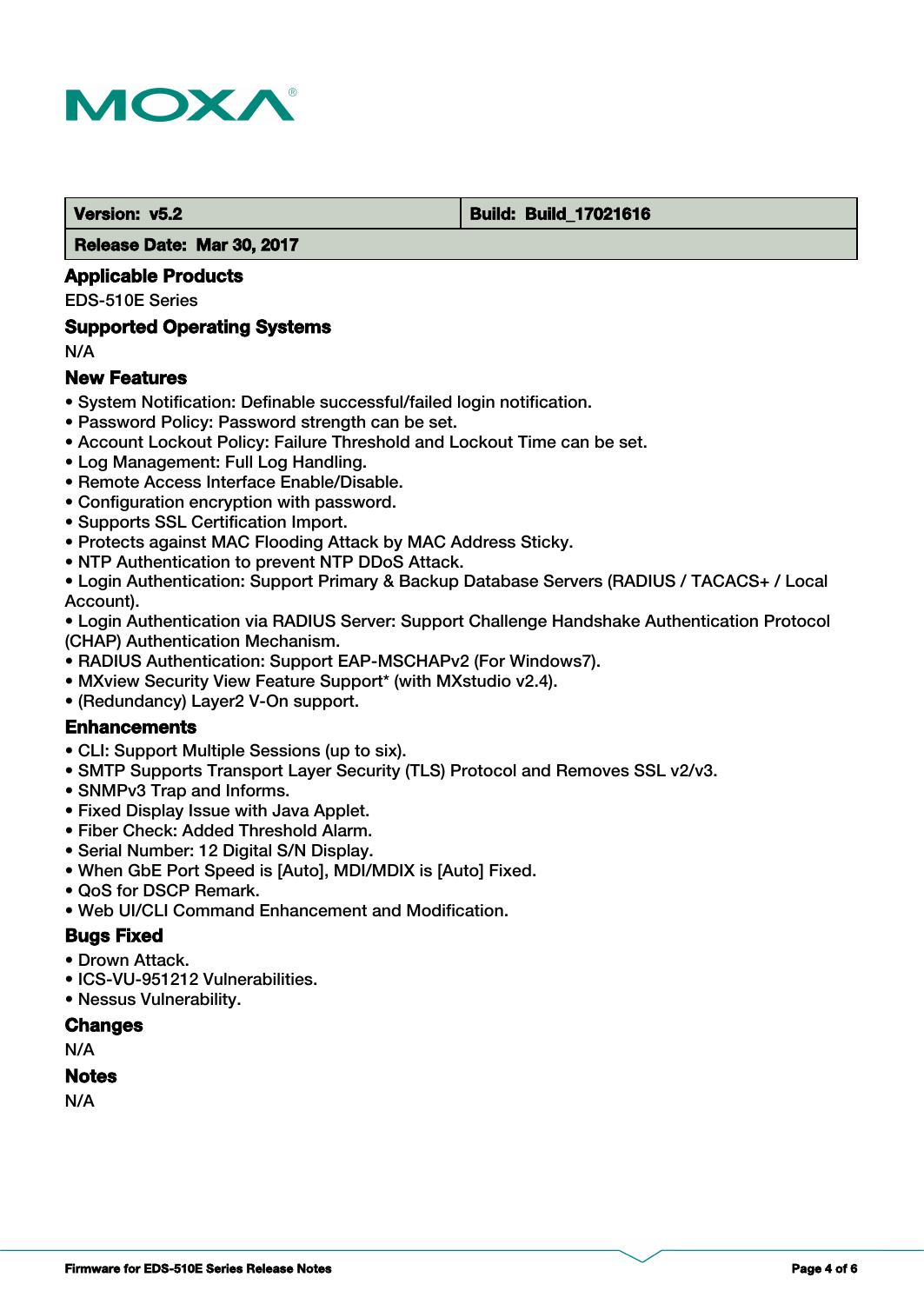

| Version: v4.1 | Build: N/A |
|---------------|------------|
|               |            |

 **Release Date: N/A**

# **Applicable Products**

EDS-510E Series

# **Supported Operating Systems**

N/A

# **New Features**

• Added new Multicast Fast Forwarding Mode.

#### **Enhancements**

- Increased IGMP Groups to 2048 (original 256 groups).
- Improved Turbo Chain link status check mechanism at the head port.

#### **Bugs Fixed**

N/A

#### **Changes**

N/A

#### **Notes**

N/A